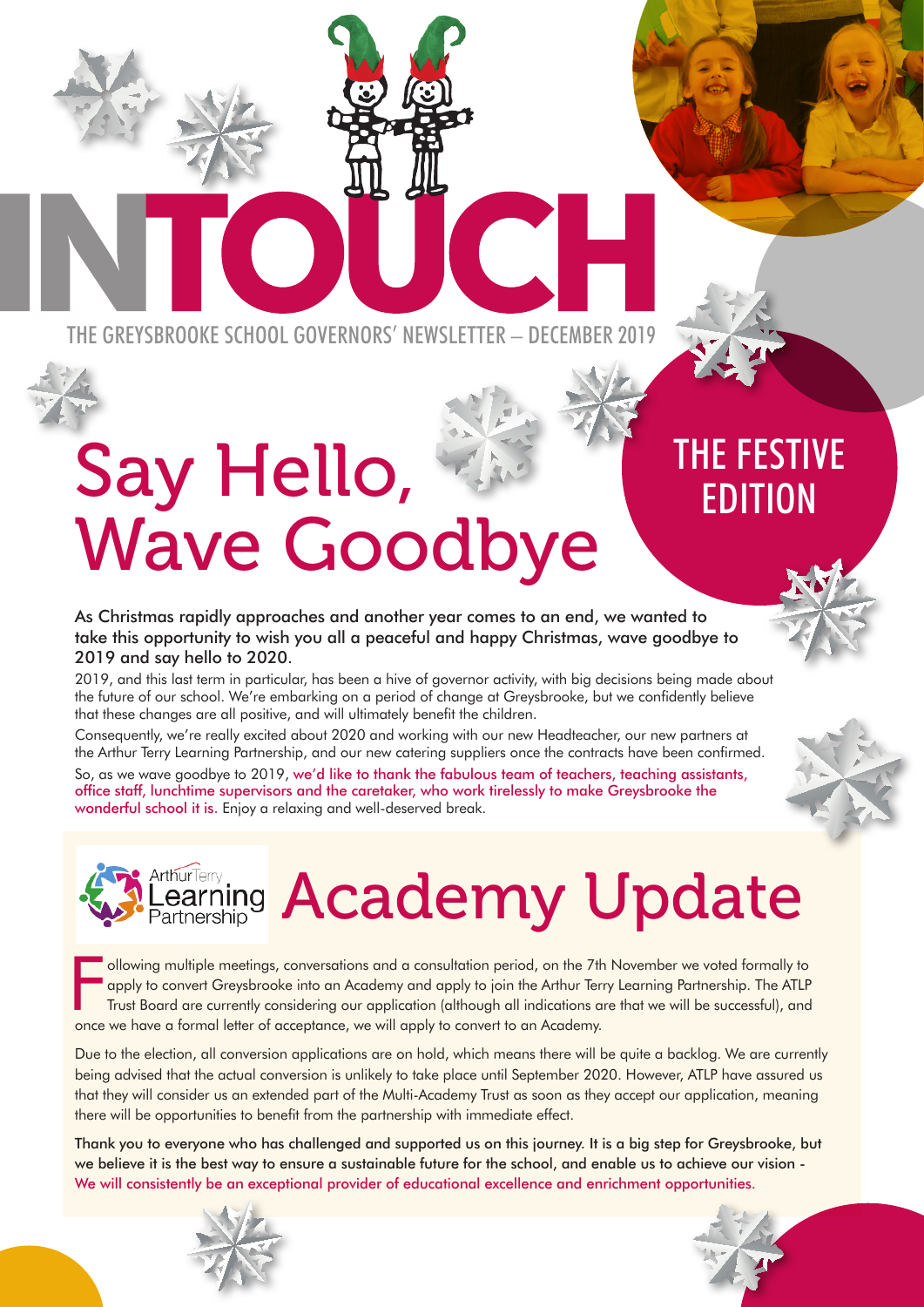### WAVE GOODBYE

On the 20th December, after over 23 years, Mrs Foster will close her<br>Headteacher office door for the last time. We thought it would be really lovely to reflect on her time at Greysbrooke before we wave goodbye and wish her a happy retirement.

I'm sure you will all join us in extending an enormous thank you to Mrs Foster for the huge contribution she has made to the children, the school and the community over the last 23 years. We wish her every happiness in her retirement, as well as a relaxing and highly fulfilling 'Life after Greysbrooke'.

#### WHEN DID YOU FIRST START AT GREYSBROOKE?

**If** I came to Greysbrooke as Deputy Head in September 1996 having been head of lower school at New Oscott Junior School,

Sutton Coldfield. Following two periods of acting headship at Greysbrooke, I became headteacher in September 2004.

#### WHAT ARE YOU MOST PROUD OF DURING YOUR TIME HERE?

**11** During my time at Greysbrooke I have witnessed many changes including the school's growth from 150

pupils to 210, five successful inspections including an 'outstanding' status granted by Ofsted, participation in a Co-operative Learning Trust, the commencement of wraparound school provision and the establishment of a highly regarded onsite nursery.

I have welcomed many children into school over my 23+ years here and have taken great pleasure in working in our local community with the support of a happy, committed and professional staff.

The children have been my greatest source of pride – the young child who first learns to read; the participation in many community and partnership events such as Young Voices; exemplary behaviour on residential trips; sporting achievements and the past pupils eager and excited to share their successes in adult life - especially the two university graduates who continue to hold me responsible for their love of English and History!

I am proud of so many things and so many people who have committed themselves to making a difference.

#### WHAT WILL YOU MISS THE MOST?

 $\triangle$  Quite simply, the people especially the staff and children.

#### WHAT ARE YOUR HAPPIEST MEMORIES AT GREYSBROOKE?

 $f$  Fun times with the staff  $$ often involving misbehaviour (usually engineered by me!). I can still remember Mrs Grainger

and the ever-growing stalactite and stalagmite display; Mrs Ward dressed up as Marilyn Monroe; the staff musical performances at the Y6 leavers assemblies (we really cannot keep in time or in tune!) to name but a few! Basically we have had lots of laughter over the years.

#### HOW WILL YOU SPEND YOUR CHRISTMAS?

K<sup>a</sup> With my family in my new home and with my new husband, Ian. Two new grandchildren (Bethany – born April 2019 and

Arthur – born October 2019) means that Christmas will again take on a new meaning… and we need a larger dining table!

#### WHAT PART OF RETIREMENT ARE YOU MOST LOOKING FORWARD TO?

**11** Being able to do more of what I want to do when I want to do it. My first holiday outside of school holiday

times is already booked - Fuerteventura here I come! I am also booked to take my grandson to weekly baby swimming classes.

#### WHAT ONE PIECE OF ADVICE WOULD YOU GIVE MRS BALLINGER?

**11** Stay grounded and never be frightened to go against the grain if you are committed to this being in the best interest of the children

and people in your care.

#### WHAT ONE PIECE OF WISDOM WOULD YOU LIKE TO SHARE WITH THE CHILDREN OF GREYSBROOKE?

**A** A statement by French poet, Guillaume Apollinaire, which until recently was

on my office wall. I have always held it dear…

*'Come to the edge', he said. `We can't. We are afraid.' 'Come to the edge', he said. `We can't. We will fall.' 'Come to the edge', he said. And they came. And he pushed them. And they flew.*

Children, you can fly. Always have dreams and work hard to achieve them. Always try your best…you can do no more. Believe and you really can achieve.

I will love hearing about your achievements from your teachers in the future.

Good luck to all of you. 77

**INTOUCH**